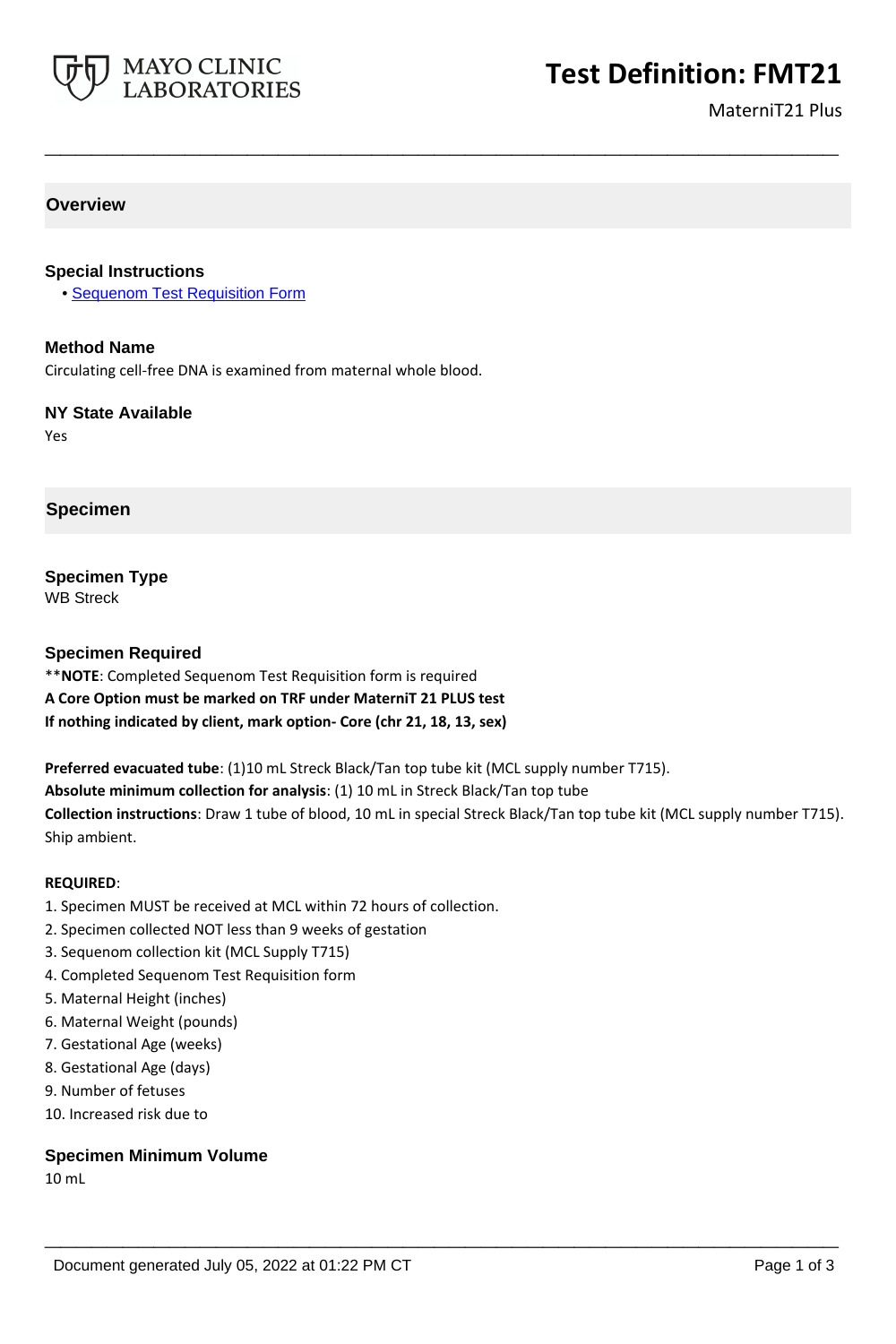

## **Reject Due To**

| Hemolysis | Mild OK, Gross reject |
|-----------|-----------------------|
| Lipemia   | <b>NA</b>             |
| Icterus   | <b>NA</b>             |
| Other     | <b>NA</b>             |

**\_\_\_\_\_\_\_\_\_\_\_\_\_\_\_\_\_\_\_\_\_\_\_\_\_\_\_\_\_\_\_\_\_\_\_\_\_\_\_\_\_\_\_\_\_\_\_\_\_\_\_**

#### **Specimen Stability Information**

| <b>Specimen Type</b> | <b>Temperature</b>  | <b>Time</b> | <b>Special Container</b> |
|----------------------|---------------------|-------------|--------------------------|
| <b>WB Streck</b>     | Ambient (preferred) | days        | Streck Black/Tan top     |

## **Clinical & Interpretive**

## **Clinical Information**

The MaterniT21 PLUS test analyzes circulating cell-free DNA extracted from a maternal blood sample. The test is indicated for use in pregnant women with increased risk for chromosomal aneuploidy. Validation data on twin pregnancies is limited and the ability of this test to detect aneuploidy in a triplet pregnancy has not yet been validated.

DNA test results do not provide a definitive genetic risk in all individuals. Cell-free DNA does not replace the accuracy and precision of prenatal diagnosis with CVS or amniocentesis. These tests are not intended to identify pregnancies at risk for neural tube defects or ventral wall defects.

A patient with a positive test result should be referred for genetic counseling and offered invasive prenatal diagnosis for confirmation of test results. A negative test result does not ensure an unaffected pregnancy. While results of this testing are highly accurate, not all chromosomal abnormalities may be detected due to placental, maternal or fetal mosaicism, or other causes. The health care provider is responsible for the use of this information in the management of their patient.

**\_\_\_\_\_\_\_\_\_\_\_\_\_\_\_\_\_\_\_\_\_\_\_\_\_\_\_\_\_\_\_\_\_\_\_\_\_\_\_\_\_\_\_\_\_\_\_\_\_\_\_**

#### **Reference Values**

A final report will be provided

## **Performance**

**PDF Report** Referral

**Day(s) Performed** Upon Receipt

**Report Available**